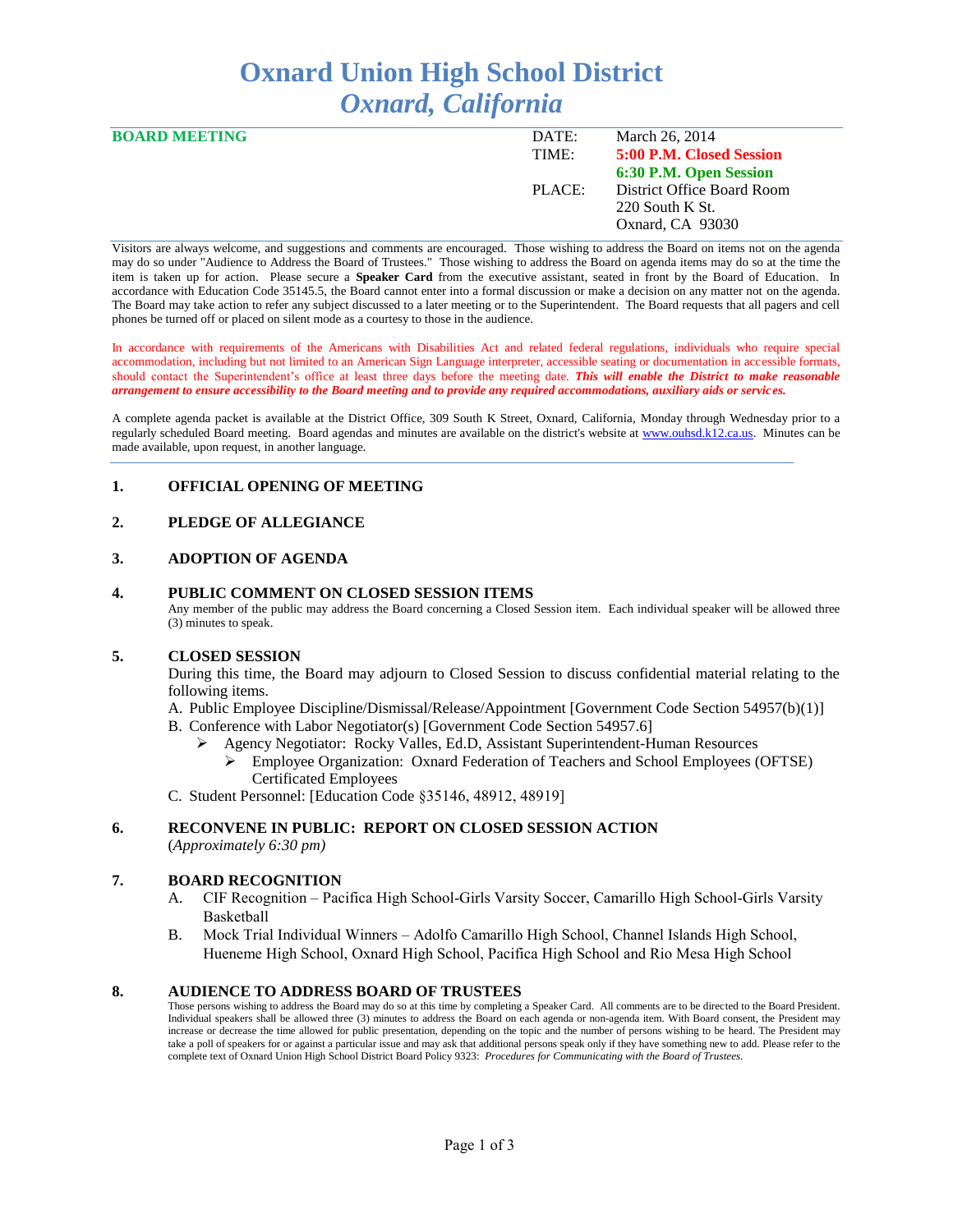Board Meeting Agenda March 26, 2014

## **9. SUPERINTENDENT'S REPORTS**

General Report: Gabe Soumakian, Ed.D., Superintendent

## **10. REPORTS TO THE BOARD**

- A. Student Representative to the Board Max Zielsdorf
- B. Monthly Budget Update & Additional Budget Information– Steve Dickinson
- C. Medical Benefits Committee Steve Dickinson
- D. OUHSD Retirement Health Benefit Trust Steve Dickinson
- E. International Baccalaureate Program Bill Dabbs and Lori Wrout
- F. Draft Local Control Accountability Plan (LCAP) Gregory O'Brien

## **11. PUBLIC HEARING**

Review of the first draft of the Local Control Accountability Plan (LCAP) for the Oxnard Union High School District

# **12. CONSENT CALENDAR**

- A. Consideration of Approval of Oxnard Union High School District Safety Plans
- B. Consideration of Approval of Purchase Orders and Direct Pays, February 27 March 12, 2014
- C. Consideration of Approval of Certificated and Classified Personnel
- D. Consideration of Approval of Non-Public School Placement for Student Case Number 21, according to the Recommendation of the Student's IEP Team and the Director of Special Education
- E. Consideration of Approval of Stipulated Student Expulsion by Agreement of the School Principal, the Student, and the Students' Parent/Guardian, as per Board Policy 5144, Section 22
- F. Consideration of Approval of the Memorandum of Understanding between the Oxnard Union High School District- Hueneme High School Engineering and Design Careers Pathway Academy & California State University Channel Islands Project ACCESO (HSI STEM Grant) Great Inventors Program

# **13. COMMUNITY RECOGNITION**

## **14. ACTION ITEMS**

- A.Consideration of Approval of Donations, February 18 March 14, 2014
- B. Consideration of Approval to Transfer Pacifica High School Startup Fund to Rancho Campana High School Startup Fund
- C. Consideration of Approval Removing Cooluris Property from the Alternative Site Selection List for Oxnard High School #8
- D. Consideration of Approval of the 2013 Measure H Annual Report from the Citizen's Bond Oversight Committee
- E. Consideration of Approval of the New Course Proposals: Culinary Foundations, Sports Entertainment and Event Planning, Applied Finance and Geography of Tourism, first readings
- F. Consideration of Approval of Revision to Course Marching Band
- G. Consideration of Approval of the 2014 Summer School Operational Plan
- H. Consideration of Adoption of Resolution #14-11, proclaiming April 7 11, 2014 as National Library Week in the Oxnard Union High School District
- I. Consideration of Approval of Resolution #14-12, Public Schools Month in April
- J. Consideration of Adoption of Resolution #14-13 proclaiming March 31, 2014, Cesar Chavez Day